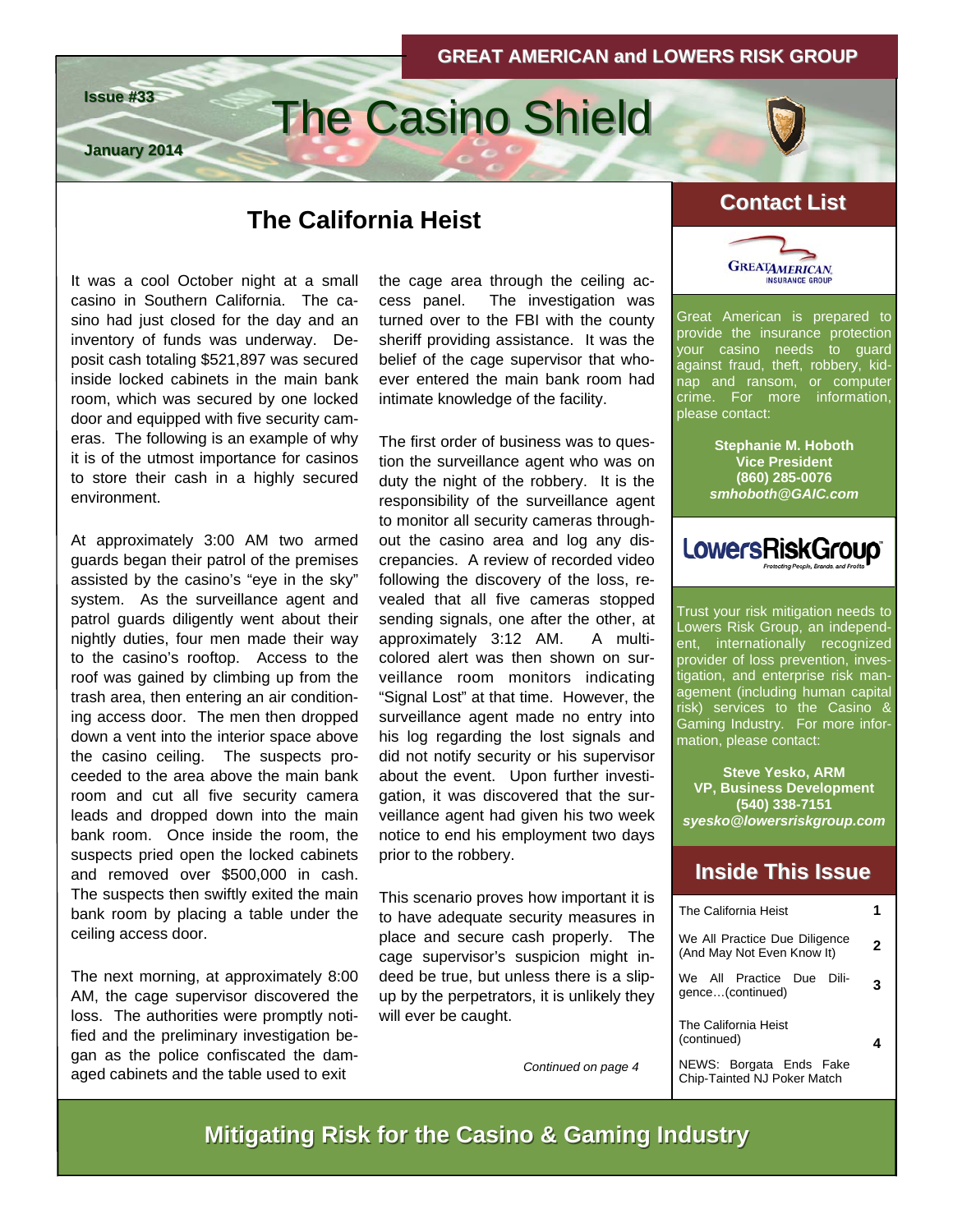### **We All Practice Due Diligence (And May Not Even Know It)**

The term "due diligence" is used extensively in many legal articles and complex business transactions. It sounds complicated but in reality, due diligence is simply the process of "doing your homework" before you make a major commitment, either on a business or personal level. For example, prior to purchasing that new car, what do virtually all of us do these days prior to paying a visit to a car dealer? Of course, we check the internet for the target best price, the dealer cost, and any low interest financing deals so we can be prepared to counter the first three or four "sweet deals" offered by the car salesman. Although we may not really think about what this process involves, we are doing our "due diligence" prior to buying the car to get the best deal possible.

Due diligence can be as simple as just asking the proper questions and making sure that a situation isn't "too good to be true." Probably each of us has, at one time or another, been sold a "lemon" or defective article only to be told the old adage, "let the buyer beware."<sup>1</sup> The term "due diligence" first came into use after enactment of the Securities Act of 1933. It was included in this act as a defense against holding broker-dealers liable for non-disclosure of certain information to investors that was not discovered through an investigation.<sup>2</sup> The term has now been applied to a large number of mostly business and corporate finance related transactions. Typically, in this type of environment, a due diligence investigation would be conducted by a company seeking to acquire another company. In this setting, a due diligence review would likely include audits by licensed professionals in the following areas: Compatibility of business operations; financial operations; legal and regulatory affairs; marketing operations; production facilities; management personnel; information systems operations and security; and financial reconciliation. $3$ 

Although due diligence reviews are most often conducted in complex business transactions, this does not mean that we, as individuals, should not practice our own form of due diligence in our financial and personal affairs. Remember Bernie Madoff and his once upon a time overjoyed investors. Bernie was making returns for his investors in the range of seven to ten percent per year when average investment returns were running in the three to five percent range. This "too good to be true" fairy tale ended abruptly on March 12, 2008 when Mr. Madoff pled guilty to running a massive Ponzi scheme that cost his investors more than \$50 billion in losses.<sup>4</sup> Many of the investors were wealthy individuals; however, far more of the losses were incurred by corporate investment advisors and mutual funds who failed to conduct a proper due diligence of Mr. Madoff's operations.



This failure to conduct such a review was made even more unforgiving since there were a number of "red flags" that should have alerted individual and certainly institutional investors that there were potential serious problems with Mr. Madoff. For example, the investors allowed Mr. Madoff to provide trade confirmations three to five days after trades were made rather than daily as promised; they allowed Madoff to use weighted averages rather than individual trade prices on trade tickets for securities claimed to have been bought or sold; they did not investigate whether the small auditing firm used by Madoff had the ability to audit a \$65 billion fund; and they knew that Madoff's relatives held senior positions in the firm.

*Continued on page 3*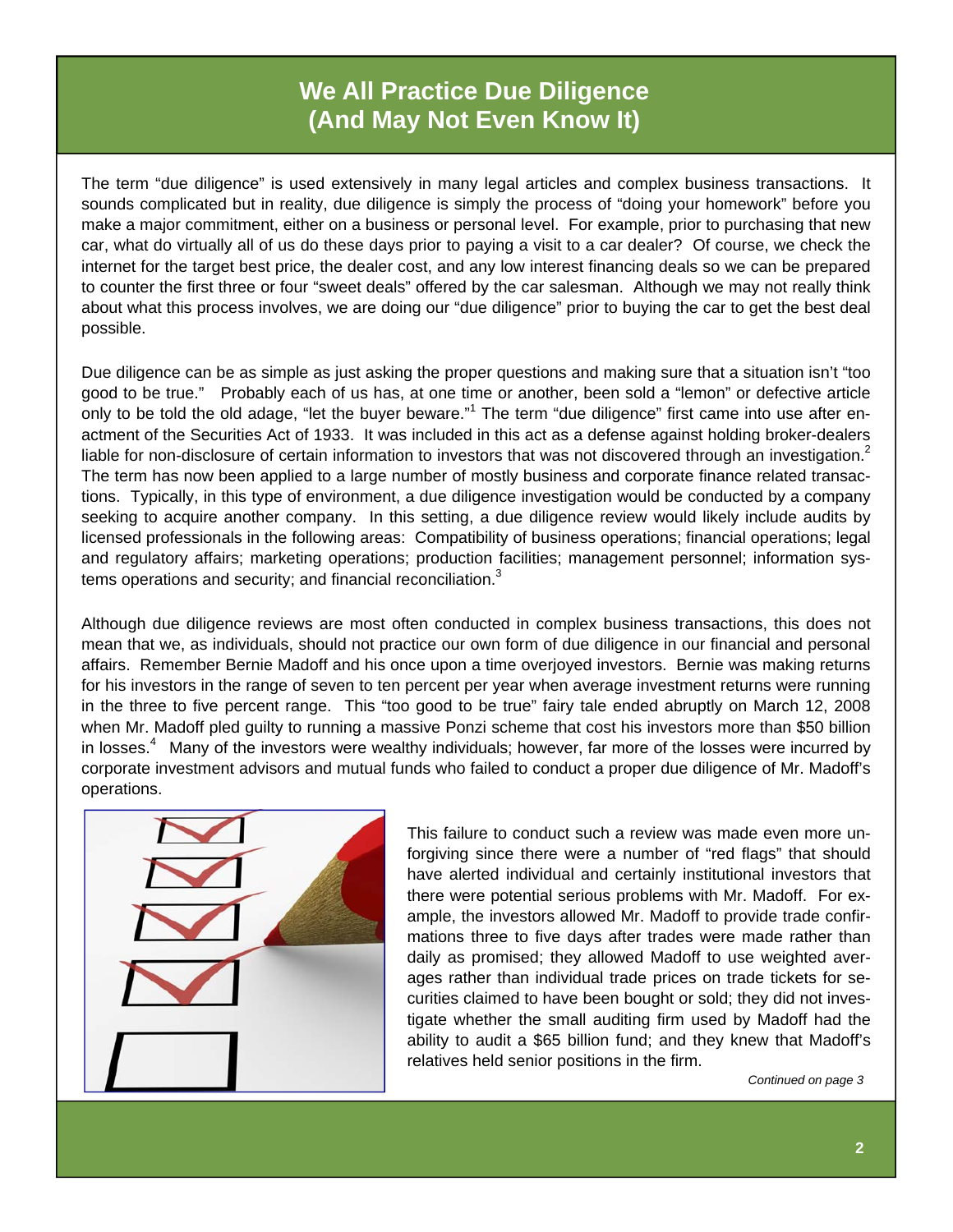#### **We All Practice Due Diligence (And May Not Even Know It)**

These are just a few of the approximately twenty red flags that were detailed in later court cases. $5$ Why, you ask, would a professionally operated investment firm fail to conduct a proper due diligence of Mr. Madoff? The answer lies in the fact that those investors that went with Madoff chose faith over evidence. That's what a con man is—a confidence man that engenders a relationship and then subsequently lures somebody into doing something that they shouldn't do.

On a personal level it is important to conduct your "due diligence" whenever you are going to commit your hard earned money or time to an endeavor. Probably the most significant financial outlay any of us will make is the purchase of a home. Proper due diligence in this case is very important due to the long-term financial commitment involved. Typical due diligence areas of review in a home purchase might involve hiring a home inspector to ensure the house is constructed properly and does not have any significant maintenance issues that will be expensive to repair. In addition, you may want to check out the rating of the schools in the area which can impact resale values among other things. How about the property tax rate applicable to your new home? Sometimes this tax can be quite high and pose a significant financial burden. One of my friends actually performed "due diligence" on the neighbors on either side of a home he wanted to buy. He wanted to make sure they were "good folks."

Another personal area to conduct due diligence involves a new job offer. Before you accept that job offer and move to a new location, you might want to check to see if the new company is financially stable. What about the new industry you will be working in? Does it have a favorable forecast for the future? And then what about any employee benefits that you may have or want to negotiate prior to being hired?

All of these areas involve a significant amount of due diligence on your part prior to accepting a new position at a new company.

In closing, make certain you do your own "due diligence" in situations where you are being called upon to trust someone else. Question everyone before you hand your hard earned money to someone to "invest". Always follow up on references provided and go outside of the provided reference pool to make sure you are dealing with a legitimate entity. Make sure you check professional licenses and industry disciplinary actions. Lastly, apply what one of my old law professors called "the smell test." If the "deal" initially smells bad to you, it probably is.

- <sup>1</sup> IP Due Diligence—A Necessity, Not a Luxury by Ian Cockburn  $\frac{2}{3}$  Due Diligence—from Wikipedia.org
- 

\_\_\_\_\_\_\_\_\_\_\_\_\_\_\_\_\_\_\_\_\_\_\_\_\_\_\_\_\_\_\_\_\_\_\_\_

- 
- <sup>3</sup> Due Diligence—From Wikipedia.org<br><sup>4</sup> The Post-Madoff Emergence of a Fiduciary Duty of Due Diligence by Scott A. Myers and James G. Martignon 5 Ibid
- 

*By Andrew J. Carraway, Esquire Attorney Lowers Risk Group*